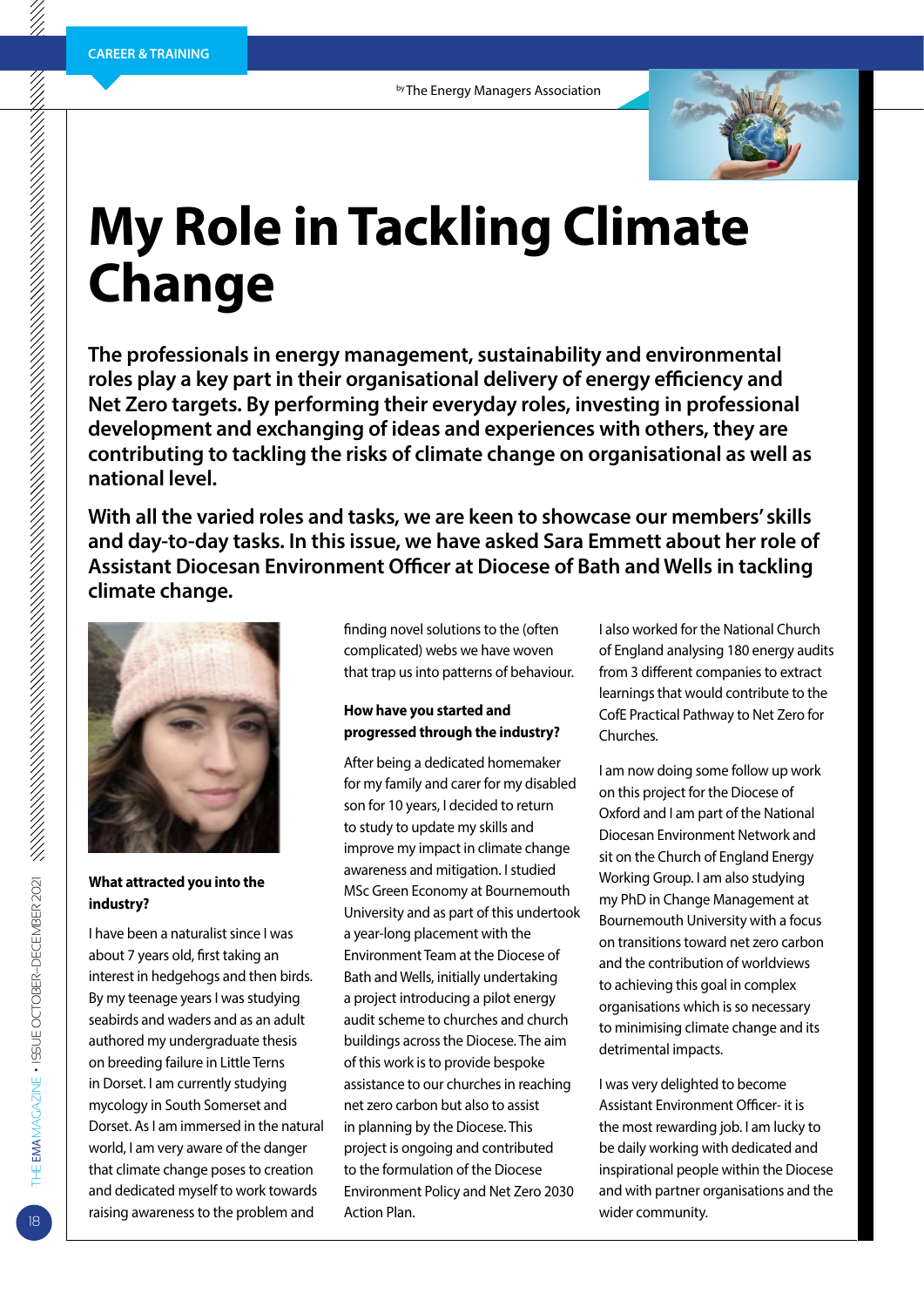#### **What does your current role entail?**

In early 2020, the Diocese declared a climate emergency and responded by making a commitment to achieve net zero carbon emissions across in-scope activities by 2030. During the pandemic, we were engaged in planning for this achievement and produced an updated 10- Year Environment Action Plan and Environment Policy.

These have been formulated with collaboration stakeholders and experts from across the Diocese, including both lay and ordained professionals and working cross-departmentally especially with our school's team as schools play a significant role in our emissions scope.

Our key priorities are to establish a more accurate baseline carbon emissions figure, engage, educate, and support communities, schools, and parishes to reach net zero and encourage a faith-based commitment to change across the Diocese.

My main roles on a day-to-day basis are to continue the Green Journey audit process and support and guide churches and communities to plan and take action to reach net zero. I work closely with the school's team and am supporting churches to achieve Ecochurch status through Christian charity A Rocha.

I am also deeply engaged with a partnership project working with Somerset Wildlife Trust called 'Wilder Churches' which is currently supporting over 100 of our churches to rewild their church land in community-sensitive and collaborative ways to form a network of biodiversity across the lands which we are blessed to steward.

#### **In your opinion, what role do you play in tackling climate change?**

I am blessed to be at the forefront of both practical action and education (in my Diocesan role) but also innovative solutions through my PhD researcher role with both roles mutually benefiting the other. I am committed to using these two opportunities to

## **"**In early 2020, the Diocese declared a climate emergency and responded by making a commitment to achieve net zero carbon emissions across in-scope activities by 2030.

support real change across the Diocese and the wider world.

#### **What are the main challenges in tackling climate change/ delivering Net Zero targets at your organisation?**

The Church of England and its constituent parts have a historic complexity and distributed governance that means that climate solutions need to be adaptable to meet the varying needs of communities and the restrictions that adaptation of historic buildings often encounter.

As in many large organisations, there are also competing priorities whose needs must be balanced carefully with the urgency of climate change. Finance for adaptation is also a significant concern in many parishes.